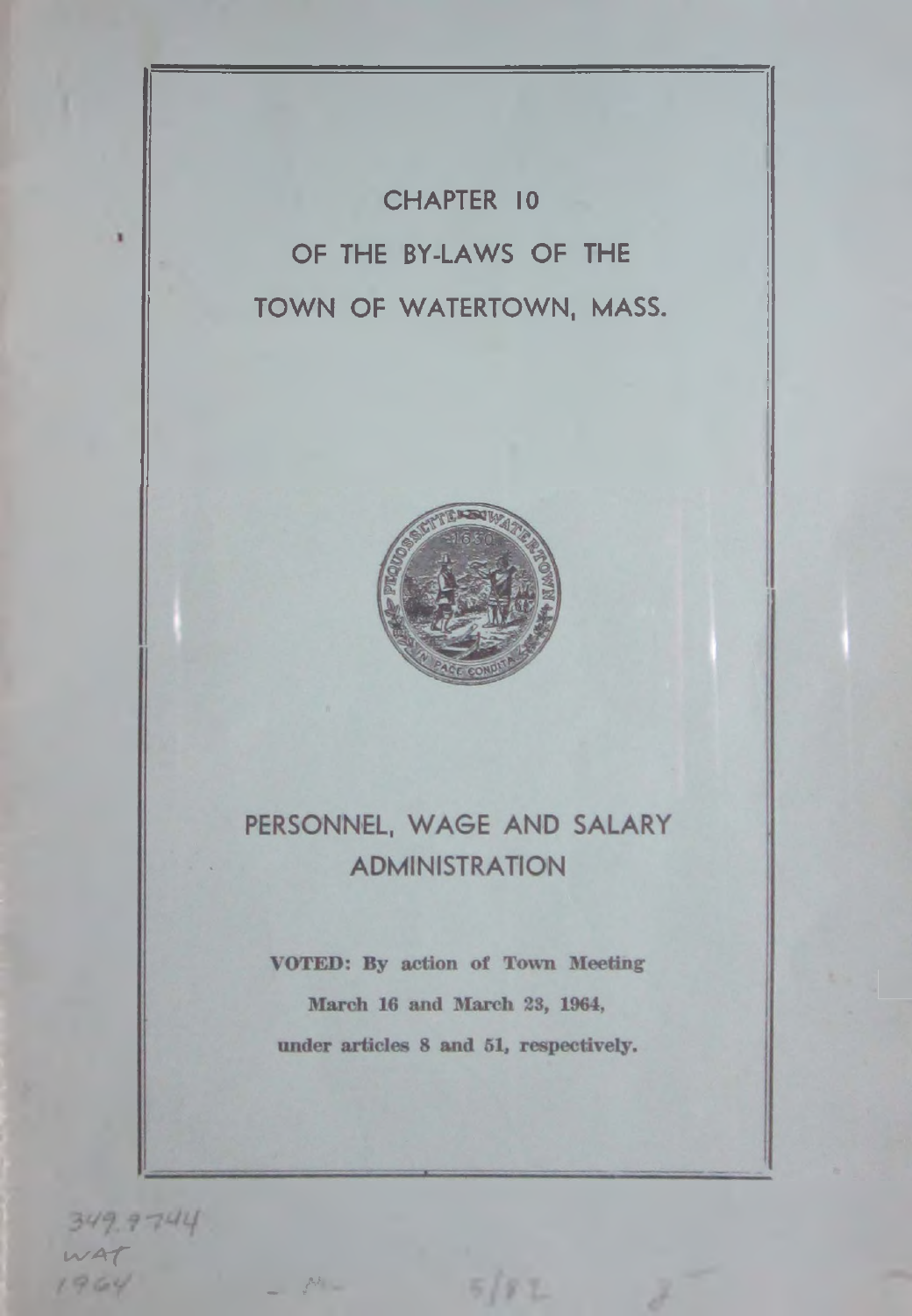# CHAPTER 10

# PERSONNEL, WAGE AND SALARY ADMINISTRATION

#### SECTION 1. AUTHORIZATION

Pursuant to the authority contained in Sections 108A and 108C of Chapter 41 of the General Laws there shall be established plans, which may be amended from time to time by vote of the Town at an Annual Town Meeting; (a) classifying positions in the service of the Town other than those filled by popular election, those under the jurisdiction of the School Committee, those for which incumbents render contractual services which are not provided during regularly established working hours and those which are essentially seasonal with respect to the duties which the incumbents perform and which do not appear in Schedule A of Section 7 following, into groups and classes doing substantially similar work or having substantially equal responsibilities; (b) authorizing a compensation plan for positions in the classification plan; (c) providing for the administration of said classification and compensation plans and; (d) establishing certain working conditions and fri lge benefits for employees occupying positions in the classification plan.

The classification of positions which are subject to the Welfare Compensation Plan of the Commonwealth of Massachusetts and the schedule of rates therefor effective July 1, 1963 with subsequent amendments, if any, and the provisions of Section 47D of Chapter 31 of the General Laws relating to the application of rates set forth in the aforementioned Welfare Compensation Plan are hereby incorporated by reference.

The maximum salary rate for any position subject to the Welfare Compensation Plan may, however, be exceeded upon recommendation by the Board of Public Welfare with approval of the Personnel Board and the appropriate agency or agencies of the Commonwealth.

**1**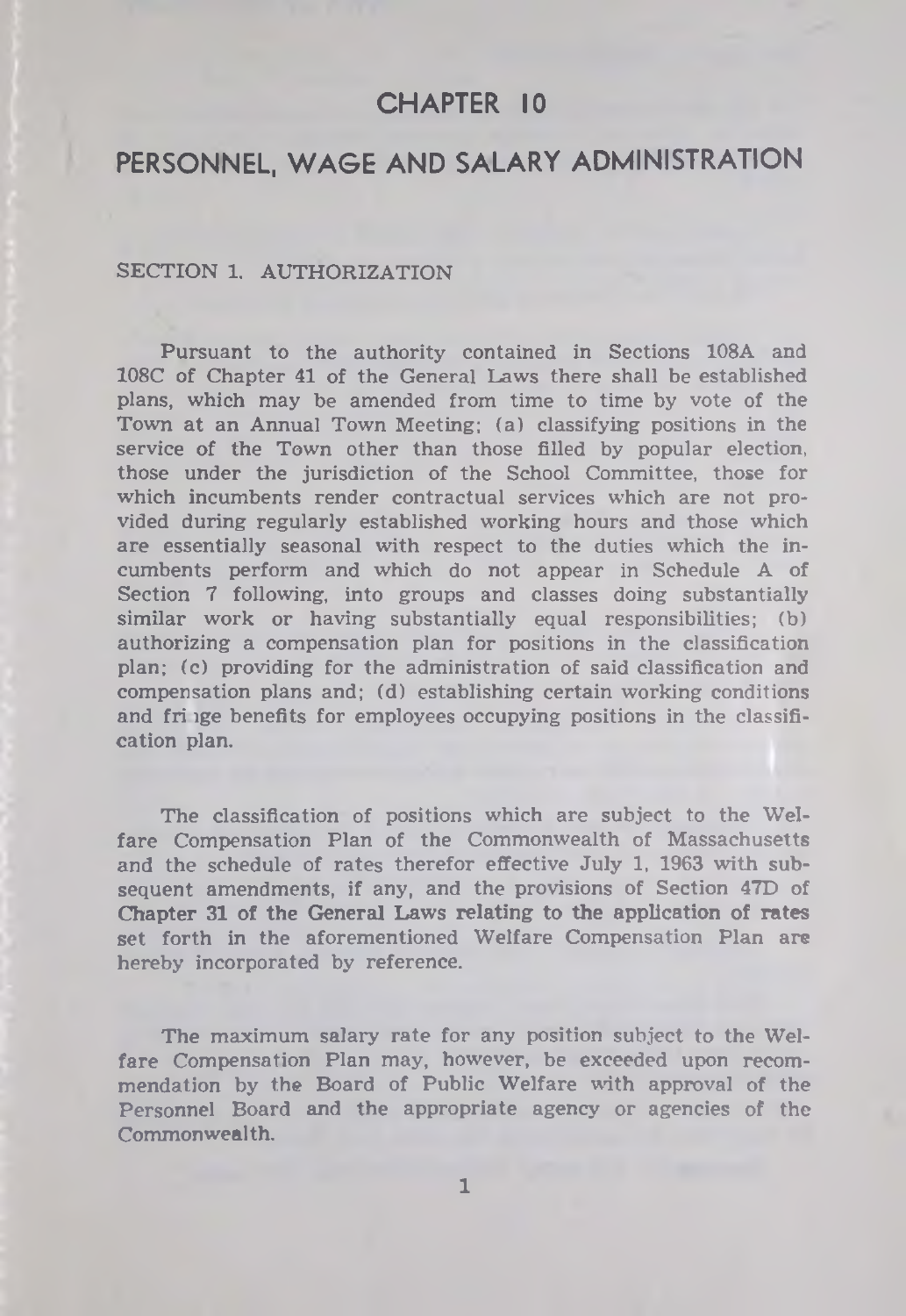#### SECTION 2. DEFINITIONS

As used in this by-law, the following words and phrases shall have the following meanings unless a different construction is clearly required by the context or by the laws of the Commonwealth :

"Administrative Authority," the elected or appointed official or board, having jurisdiction over a function or activity;

"Board," the Personnel Board as defined in Section 3;

"Class," a group of positions in the Town service sufficiently similar in respect to duties and responsibilities so that the same descriptive title may be used to designate each position allocated to the class, that the same qualifications shall be required of the incumbents, that the same tests of fitness may be used to choose qualified employees and that the same scale of compensation can be made to apply with equity:

"Classification Plan," class titles appearing in Schedule A of Section 7 of this by-law plus class specifications which are on file with the Personnel Board and which are hereby incorporated by reference;

"Compensation Grade," a range of salary or wage rates appearing in Schedules B, C, D or E of Section 7;

"Compensation Plan," Schedules B, C, D and E in Section 7;

"Continuous Employment," employment (either full-time or part-time) requiring a predetermined minimum work week and uninterrupted except for required military service and for authorized vacation or other leave of absence;

"Department," any department, board committee commission or other agency of the Town subject to this by-law;

"Employee," an employee of the Town occupying a position in the classification plan;

"Full-time Employee," an employee retained in full-time employment;

"Full-time Employment," employment for not less than 7.5 hours per diem for five days a week for fifty-two weeks per annum, minus legal holidays and authorized vacation leave, sick leave and other leave of absence;

"Group," or "Occupational Group," a group of classes designated by occupation as appearing in Schedule A of Section 7;

"Increment," the dollar difference between step rates;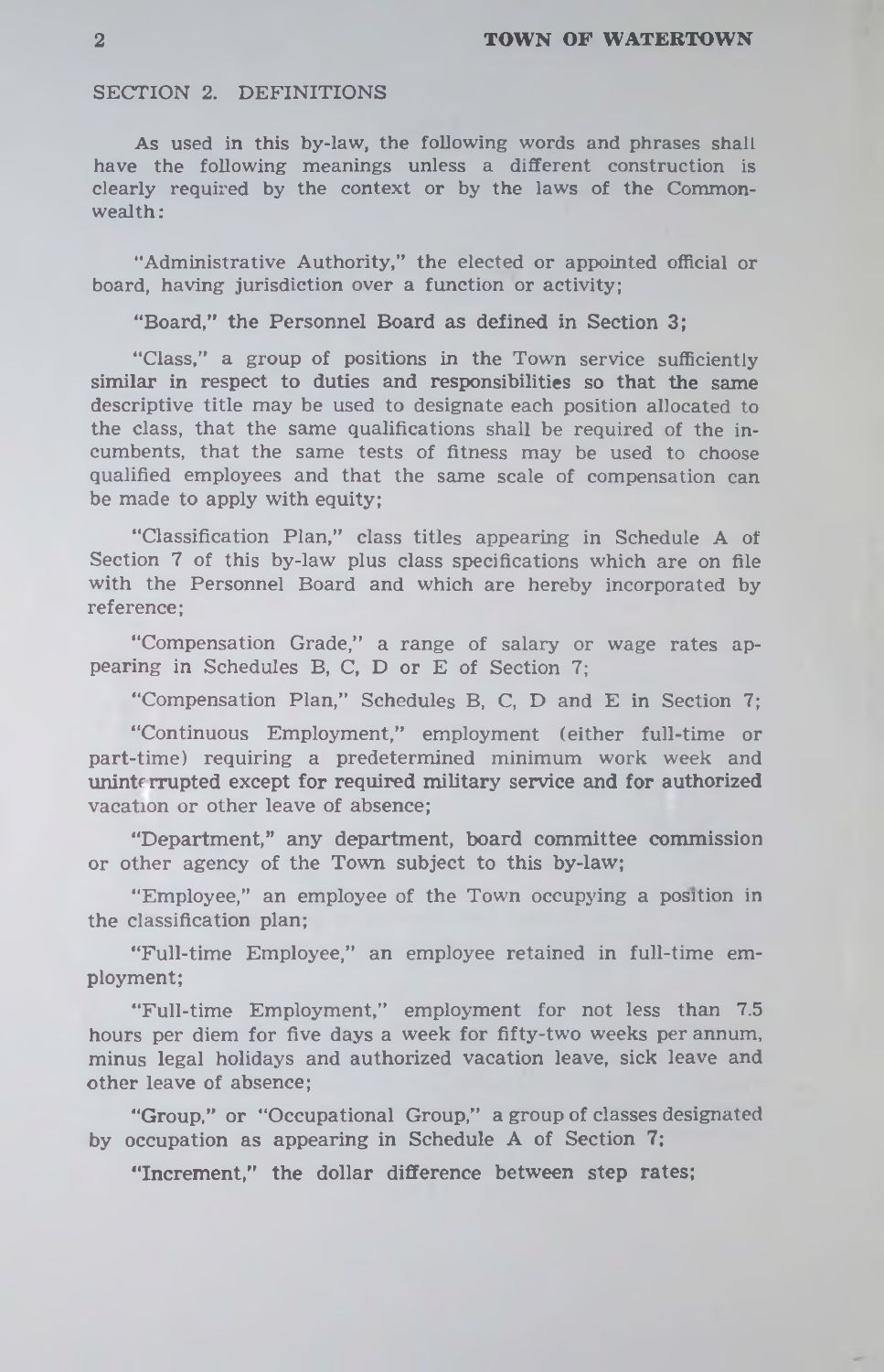"Maximum Rate," the highest rate in a range which an employee normally is entitled to attain;

"Minimum Rate," the rate in a range which is normally the hiring rate of a new employee;

"Part-time Employee," an employee retained in part-time employment;

"Part-time Employment," employment for less than full-time weekly employment;

"Permanent Employee," an employee retained in continuous employment in a permanent position;

"Permanent Position," a full-time or part-time position in the Town service which has required or which is likely to require the services of an incumbent in continuous employment for a period of fifty-two calendar weeks;

" Personal Rate," a rate above the maximum rate applicable only to a designated employee;

"Position," an office or post of employment in the Town service with duties and responsibilities calling for the full-time, part-time or seasonal employment of one person in the performance and exercise thereof;

"Promotion," a change from a position of lower class and compensation grade to a position with greater responsibilities in a higher class and compensation grade;

" Range," the dollar difference between minimum and maximum rates;

"Rate," a sum of money designated as compensation for personal services on an hourly, daily, weekly, monthly, annual or other basis;

"Regular Employee," an employee who has worked thirty weeks in the aggregate during the twelve consecutive months ending May 31st of any calendar year;

"Seasonal Employment," employment for less than full-time annual employment;

"Step Rate," a rate in a range of a compensation grade;

" Temporary Employee," an employee retained in a temporary position or in a permanent position in probationary or acting status;

"Temporary Position," a position in the Town service which requires or is likely to require the services of one incumbent for a period less than fifty-two calendar weeks in continuous employment;

"Town," the Town of Watertown.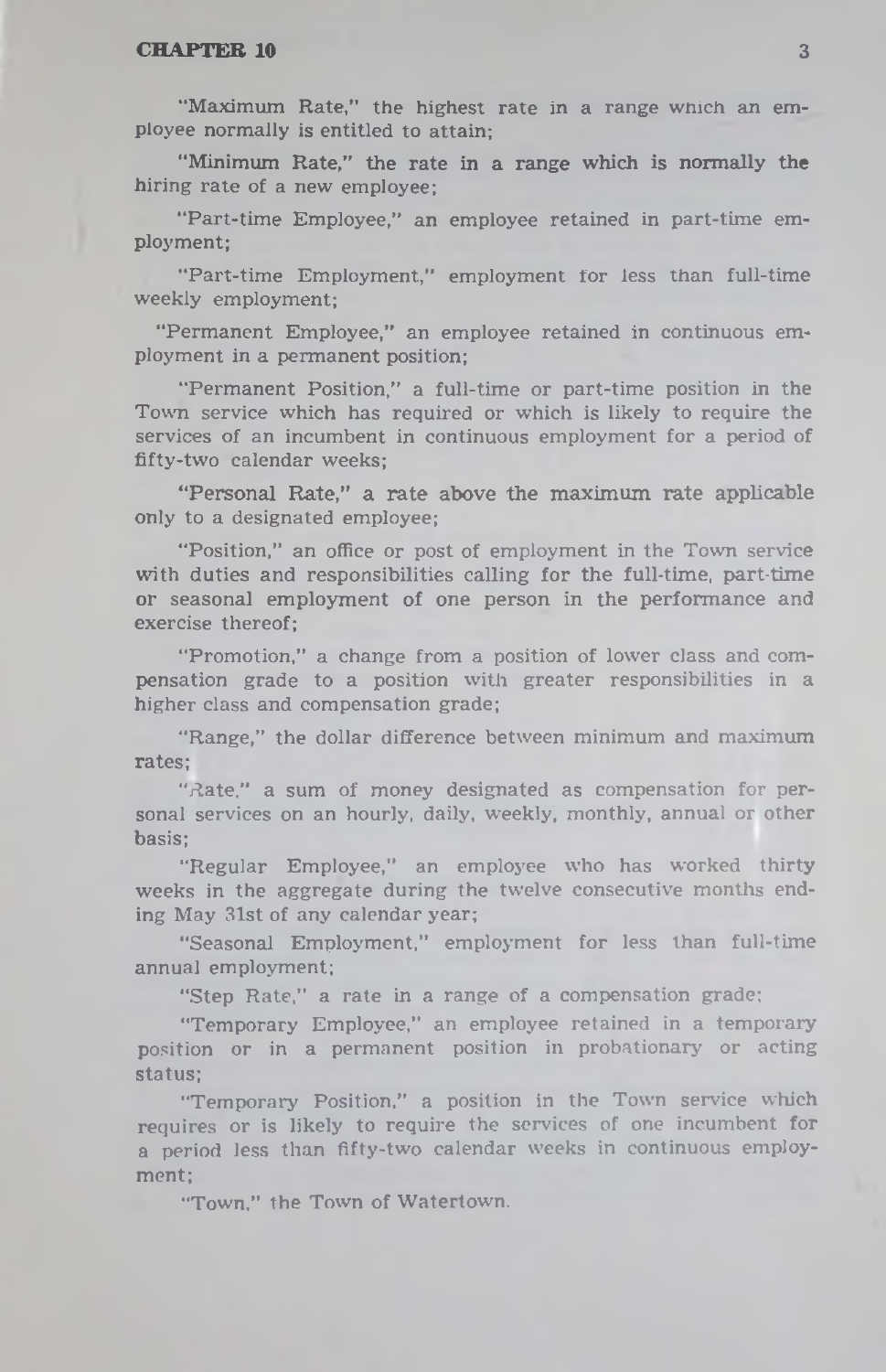# SECTION 3. PERSONNEL BOARD

(a) There shall be a Personnel Board consisting of seven unpaid members, responsible for the administration of the classification and compensation plans. One member shall be a member of the Board of Selectmen, one a member of the Finance Committee, one a Town employee of Watertown and four shall be citizens at large of the Town. Appointments to the Personnel Board shall be made by the Moderator.

(b) In making these appointments the Moderator shall give consideration to the personal qualifications of those citizens, who will best meet the responsibility of the Board to represent both Town employees and taxpayers. If possible, the make-up of the Board shall consist of members professionally qualified who are familiar with the principles and experienced in the methods and practices of labor relations and personnel administration.

(c) The terms of office of members of the Board shall be as follows: The member of the Board of Selectmen, the member of the Finance Committee and the member of the Town employees shall serve for a term of one year. One citizen to be appointed for a term of one year, and one citizen shall be appointed for a term of two years, and two citizens shall be appointed for terms of three years. Upon expiration of the first terms of said citizen members, their successors shall be appointed for terms of three years.

The members in office at the time of adoption of this by-law shall continue to hold office until their successors have been appointed and qualified.

(d) The Board shall administer the plans and shall establish such procedures as it deems necessary for the proper administration thereof.

(e) Forthwith after its appointment and annually, the Board shall meet and organize by electing a chairman and appointing a secretary who shall be a member of the Board. A majority of the Board shall constitute a quorum for the transaction of business. A majority of the Board shall determine the action the Board must take in all matters which it is authorized or required to pass under this by-law.

(f) The Board may employ assistance and incur expenses as it deems necessary subject to the approproation of funds therefor. It shall appoint a clerk who shall not be a member of the Board.

(g) The clerk of the Board shall maintain adequate personnel records of all employees occupying positions subject to the classification and compensation plans.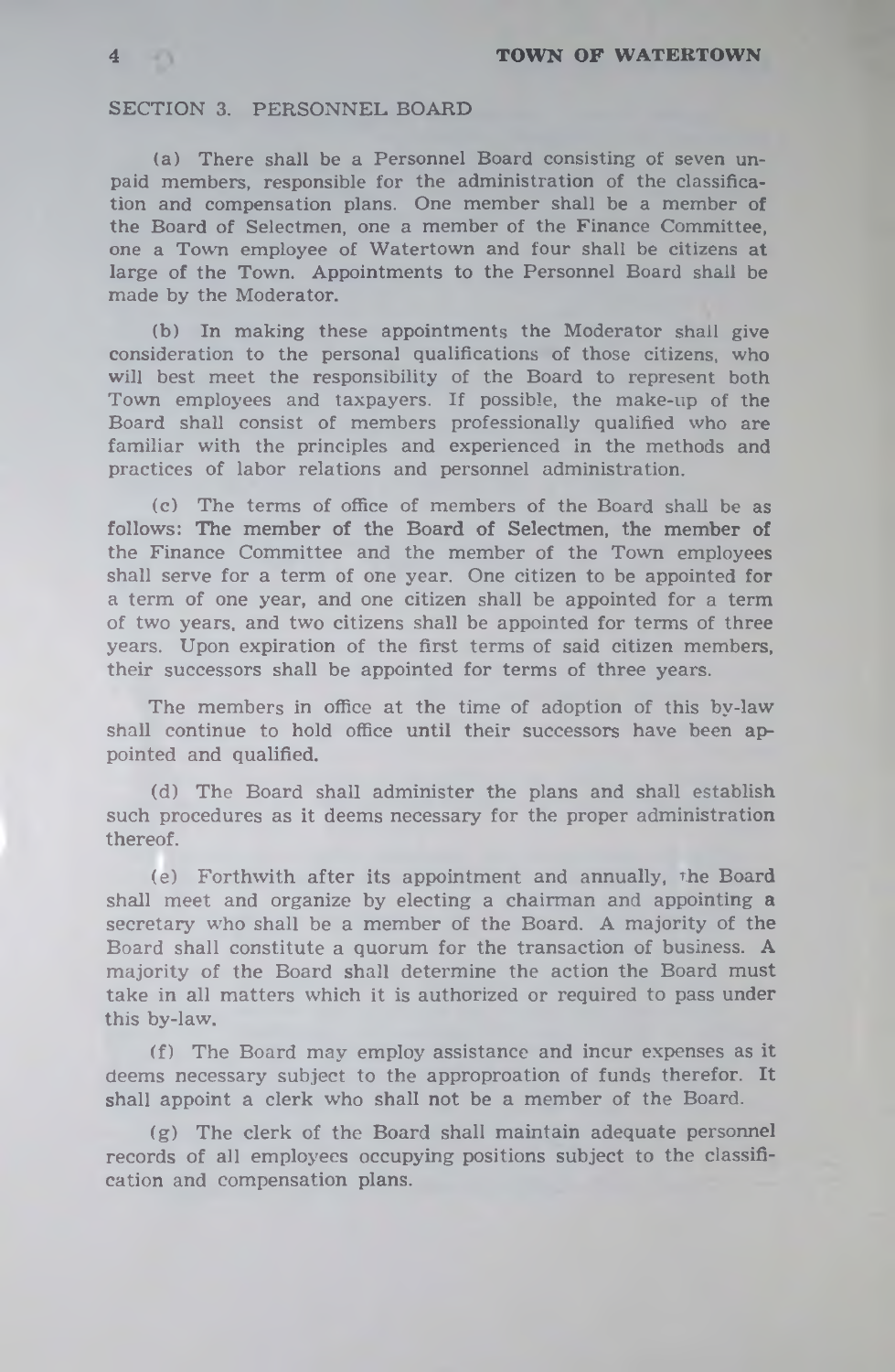(h) The Board from time to time, of its own motion, shall investigate the work features and rates of salaries or wages of any or all positions subject to the provisions of this by-law. Such reviews shall be made at such intervals as the Board deems necessary and, to the extent which the Board considers practicable, shall include all occupational groups in the classification plan.

(i) The Board shall maintain written job descriptions or specifications of the classes in the classification plan, each consisting of a statement describing the essential nature of the work and the characteristics that distinguish the class from other classes. The description for any class shall be construed solely as a means of identification and not as prescribing what the duties or responsibilities of any position shall be, or as modifying, or in any way affecting, the power of any administrative authority, as otherwise existing, to appoint, to assign duties to, or to direct and control the work of any employee under the jurisdiction of such authority.

(j) Upon recommendation of a department head, supported by evidence in writing of special reasons and exceptional circumstances satisfactory to the Board, the Board may authorize an entrance rate higher than the minimum rate for a position, and/or such other variance in the compensation plan as it may deem necessary for the proper functioning of the services of the Town. No variance shall become effective unless, or until, the necessary funds have been appropriated therefor.

Initial employment in the library service in any of the professional positions or classifications included in Section 7 may be at rates above the minimum rate shown, when, in the judgment of the Trustees of the Free Public Library prior experience and training justifies such rate, and the authorization of the Board in such cases shall not be required.

(k) The Board shall make an annual report in writing to the Board of Selectmen and the Finance Committee not later than the fourth Monday prior to the first business meeting of the Annual Town Meeting.

#### SECTION 4. CLASSIFICATION PLAN

(a) All positions in the service of the Town except those excluded by Section 1 are hereby classified by titles appearing in Schedule A of Section 7 which is made a part hereof. These classes of positions shall constitute the classification plan for paid Town services.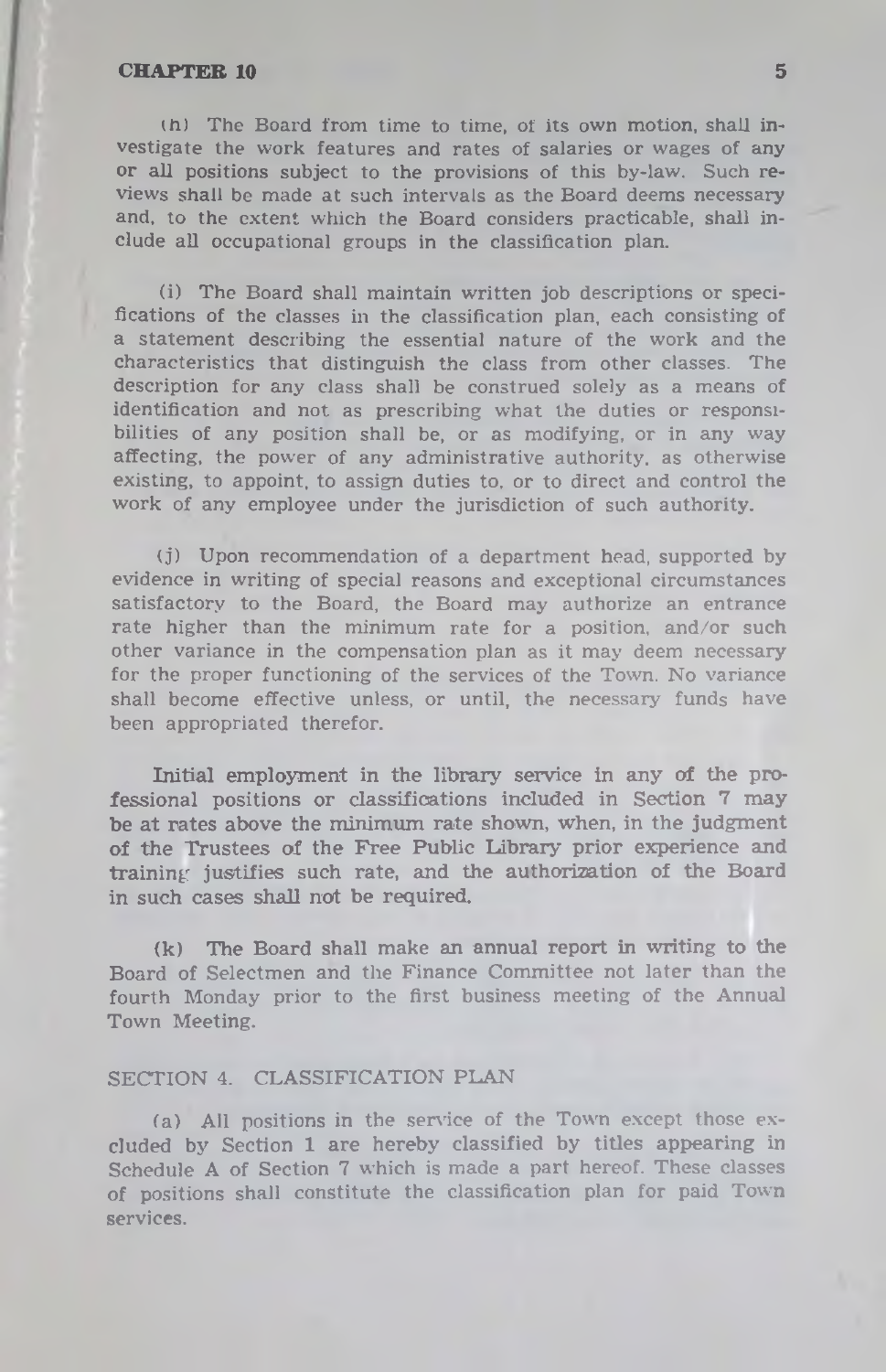# **TOWN OF WATERTOWN**

(b) The title of each class, as established by the classification plan, shall be the official title of every position allocated to the class and the official title of each incumbent of a position so allocated, and shall be used to the exclusion of all others on payrolls, budget estimates and other official records and reports pertaining to the position.

(c) The title of a position which is held by an employee with a dual or a multiple Civil Service rating shall be that recommended by the employee's department head, or by the administrative authority having jurisdiction over the organization unit to which the employee is assigned.

(d) Whenever a new position is established, or the duties of an existing position are so changed that in effect a new position is created, upon presentation of substantiating data satisfactory to the Personnel Board, the Board shall allocate such new or changed position to its appropriate class.

(e) No position may be reclassified until the Personnel Board shall have determined such reclassification to be consistent with the classification plan.

# SECTION 5. COMPENSATION PLAN

(a) The compensation plan shall consist of Schedules B, C, D and E of Section 7 which provide minimum and maximum salaries or wages for certain of the classes in the classification plan. The salary range of a class shall be the salary range of all positions allocated to the class.

(b) Each employee shall continue to be paid on the same basis as in effect at the time of adoption of this by-law unless otherwise provided in the compensation plan.

(c) No administrative authority shall fix the salary of any employee in a position in the classification plan except in accordance with the compensation plan.

(d) No person shall be paid as an employee in any position subject to the provisions in the classification plan under any title other than those appearing in Schedule A of Section 7.

(e) An employee in continuous employment in a class appearing on Schedules B, C, D or certain grades of Schedule E of Section 7 shall receive the increment between his present rate and the next higher step rate as follows:

**6**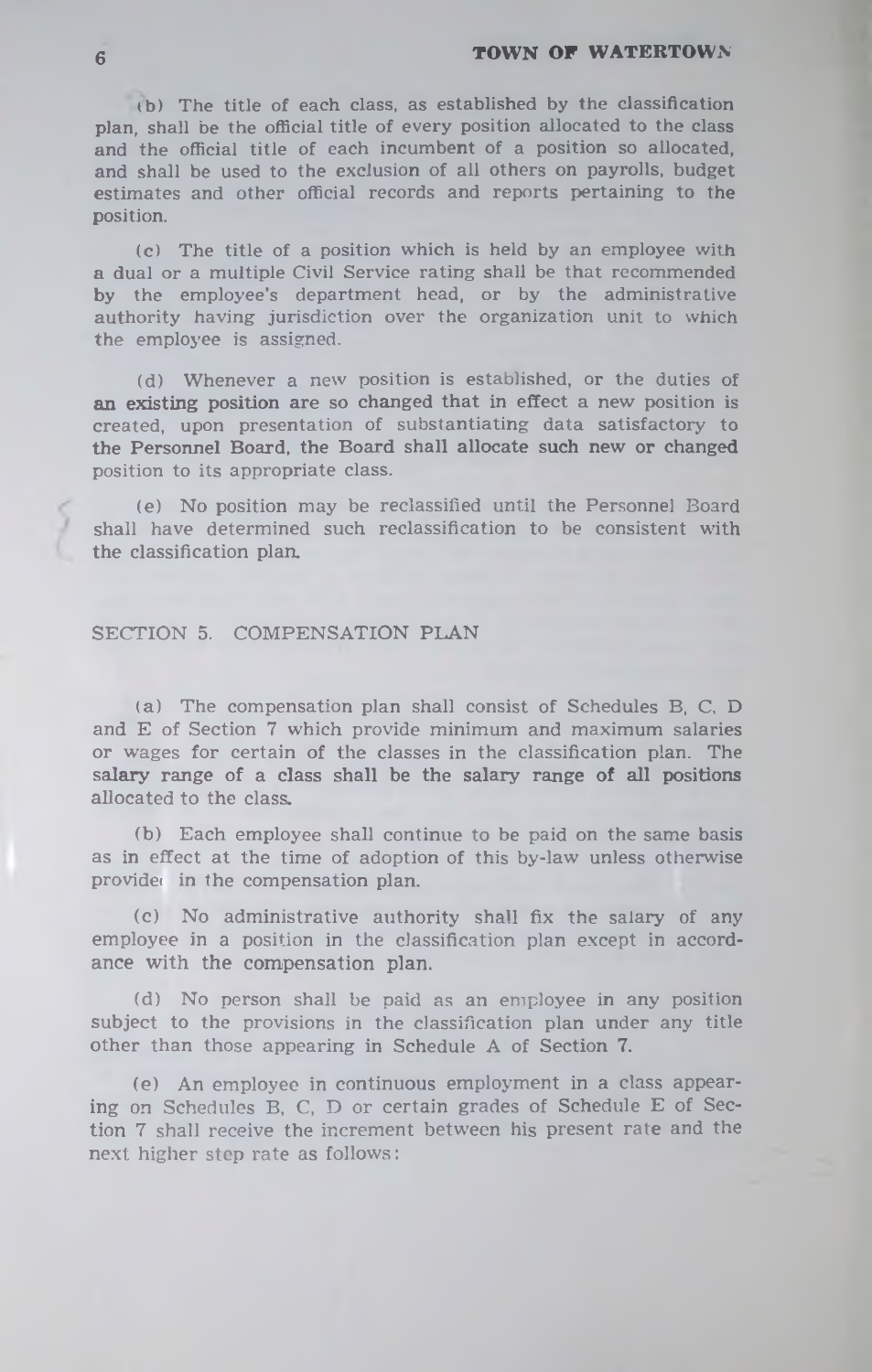- (1) Beginning with the pay period following completion of twelve months service at the minimum or other rate if a rate other than the minimum is authorized as his hiring rate.
- (2) Thereafter twelve months from the date of his previous increase until he attains the maximum rate of the range of the compensation grade to which his class is assigned.

(f) An employee receiving a promotion to a vacant position or to a new position as defined in Section  $4(c)$  shall, upon assignment resulting from such promotion, receive the rate in the compensation grade of the vacant or new position next above his existing rate. If the resulting adjustment does not equal \$100.00 for a position class assigned to Schedule B or \$ .05 for a position class assigned to Schedule D, the adjustment shall be to the second rate above the existing rate but within the compensation grade of the vacant or new position.

(g) The employee receiving a promotion and adjustment in rate pursuant to the provisions of the preceding sub-section shall receive the next increment of his compensation grade following completion of twelve months at the rate resulting from the promotion.

(h) The employee who is transferred to a similarly rated or to a lower rated position for the convenience of the Town, shall enter the new position at his rate in the position from which he is transferred.

(i) Each administrative authority shall include in its estimates, required by the provisions of Section 59 of Chapter 41 of the General Laws, a pay adjustment section setting forth in detail the amounts which will be required for anticipated pay adjustments during the ensuing year and shall furnish a copy thereof to the Board.

#### SECTION 6. AMENDMENT OF THE PLANS

(a) The classification plan and/or the compensation plan and/or other provisions of this by-law may be amended by vote of the Town at an Annual Town Meeting in the same manner as other by-laws of the Town may be amended. However, no amendment shall be considered or voted on by Town Meeting unless the proposed amendment has first been considered by the Board and the Finance Committee.

(b) The recommendation of the Personnel Board as to a proposed amendment to Chapter 10 shall be made to the Town Meeting before a vote is taken thereon. A proposed amendment must be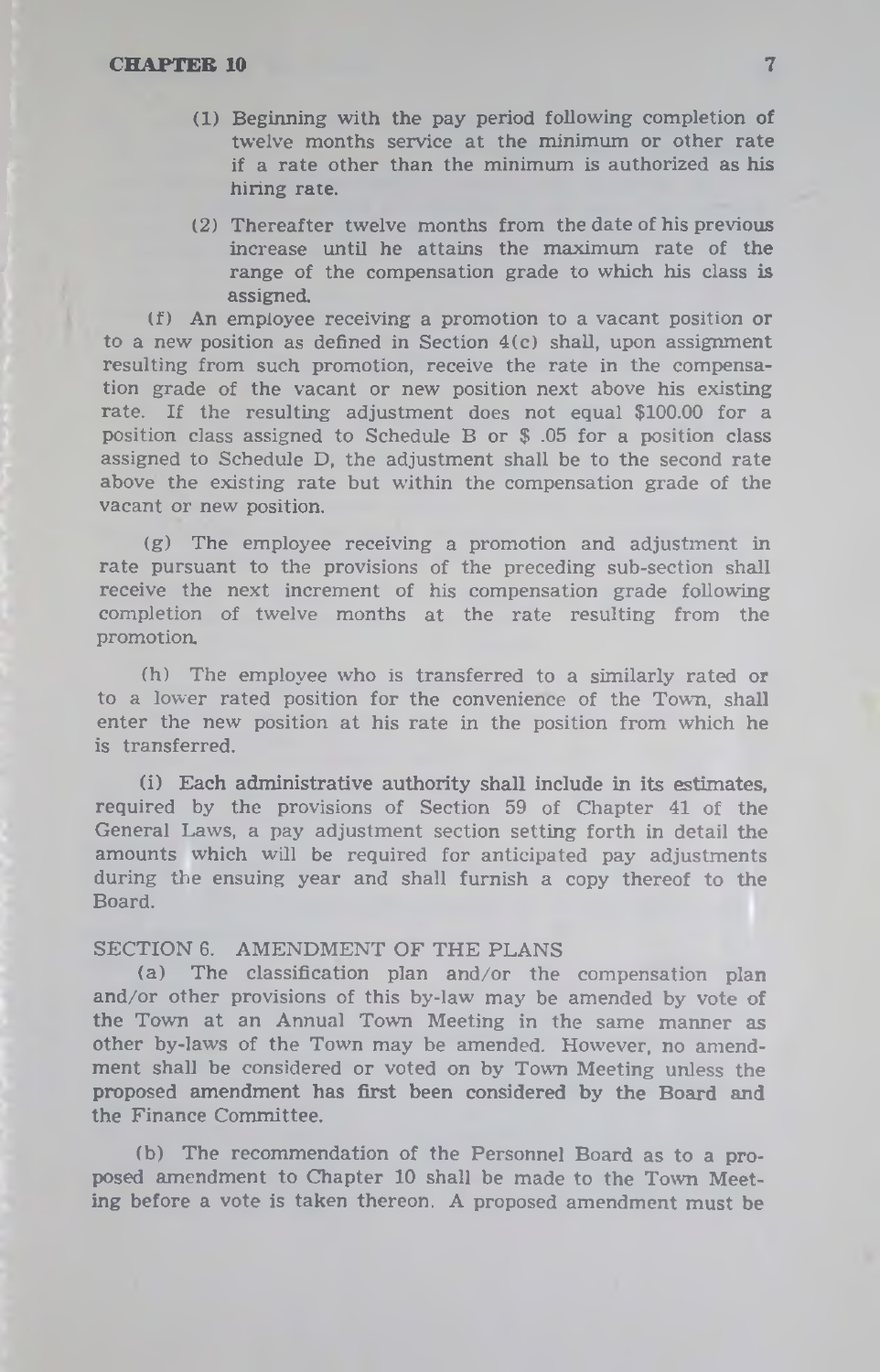## **8 TOWN OF WATERTOWN**

submitted to a Town Meeting substantially as presented to and as heard by the Personnel Board.

(c) Similarly the Finance Committee shall report to Town Meeting as a part of its estimates of Town expenditures the impact of a proposed amendment which is approved by the Personnel Board together with such recommendation or recommendations as the Finance Committee deems expedient.

(d) The Board, of its own motion, may propose an amendment to the plans or other provisions of this by-law based on its findings resulting from its investigations as provided in Section 3(h).

SECTION 7. POSITION CLASSES: SALARY, WAGE AND

# MISCELLANEOUS COMPENSATION SCHEDULES

The following schedules, together with class specifications previously incorporated by reference, constitute the classification and compensation plans of the Town as defined in Section 2:

SCHEDULE A - Classification of Positions by Occupational Groups and Assignment to Compensation **Grades** 

SCHEDULE B — General Annual Salary Schedule

SCHEDULE C — Police — Fire Annual Salary Schedule

SCHEDULE D — Hourly Wage Schedule

SCHEDULE E - Miscellaneous Salary Schedule

**Schedule A**

CLAS 3IFICATION OF POSITIONS BY OCCUPATIONAL GROUPS

AND ASSIGNMENT OF CLASSES TO COMPENSATION GRADES **Compensation Grade Class Title 6 and 10 and 10 and 10 and 10 and 10 and 10 and 10 and 10 and 10 and 10 and 10 and 10 and 10 and 10 and 10 and 10 and 10 and 10 and 10 and 10 and 10 and 10 and 10 and 10 and 10 and 10 and 10 and 10 and 10 and** 

Administrative and Clerical Group

| Administrative and Clerical Group   |               |
|-------------------------------------|---------------|
| Assistant Town Clerk                | $S-8 - S-10$  |
| Confidential Secretary to Selectmen | $S-5 - 5 - 6$ |
| Engineering Aid, Grade 1            | $S-4$         |
| Engineering Aid, Grade 2            | $S-6 - S-7$   |
| Head Clerk                          | $S-8$         |
| Junior Clerk                        | $S-1$         |
| Junior Clerk-Stenographer           | $S-1$         |
| Junior Clerk-Typist                 | $S-1$         |
| Junior Library Assistant            | $S-1$         |
|                                     |               |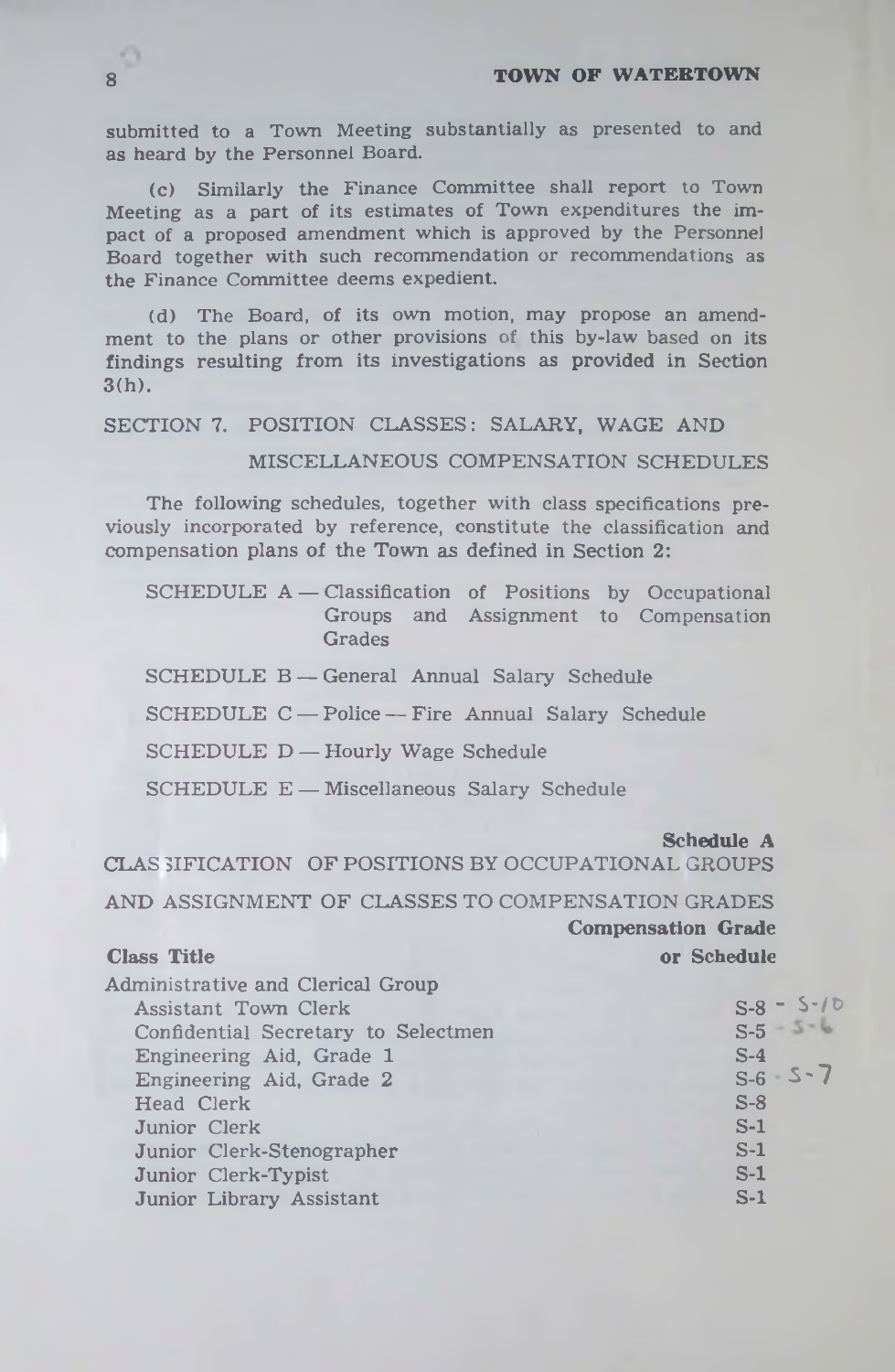|                                                                                                                                                                                                                                                                                                           | <b>Compensation Grade</b>                                                                                          |
|-----------------------------------------------------------------------------------------------------------------------------------------------------------------------------------------------------------------------------------------------------------------------------------------------------------|--------------------------------------------------------------------------------------------------------------------|
| <b>Class Title</b>                                                                                                                                                                                                                                                                                        | or Schedule                                                                                                        |
| Permanent Assistant Registrar<br>Pre-Professional Library Assistant 1<br>Pre-Professional Library Assistant 2<br>Principal Account Clerk                                                                                                                                                                  | $S-4$<br>$S-3$<br>$S-4$<br>$S-5$<br>$5 - 6$                                                                        |
| Principal Clerk<br>Principal Clerk-Stenographer<br>Principal Clerk-Typist<br>Senior Clerk<br>Senior Clerk-Stenographer                                                                                                                                                                                    | $S-4$<br>$S-4$<br>$S-4$<br>$S-2$<br>$S-2$                                                                          |
| Senior Clerk-Typist<br>Senior Clerk-Typist, Billing Machine Operator<br>Senior Library Assistant<br>Telephone Operator<br>Water Registrar - Clerk to the Board of                                                                                                                                         | $S-2$<br>$S-2$<br>$S-2$<br>$S-2$                                                                                   |
| Water Commissioners<br>Custodian Group<br>Junior Building Custodian<br>Senior Building Custodian                                                                                                                                                                                                          | $S-7$<br>$S-4$<br>$S-6$                                                                                            |
| <b>Inspection Group</b><br>Health Inspector<br>Inspector of Buildings<br>Inspector of Plumbing and Gas Fitting<br>Sanitarian<br>Sealer of Weights and Measures<br>Water Meter Inspector                                                                                                                   | $S-10$<br>$S-14$<br>$S-13$<br>$S-12$<br>$S-12$<br>$S-5$ $5-6$                                                      |
| <b>Professional Group</b><br>Ass stant Library Director<br>Assistant Town Engineer, Grade 4<br>Civil Engineer, Grade 4<br><b>Hygienist</b><br>Junior Civil Engineer, Grade 3<br>Librarian 1<br>Librarian 2<br>Librarian 3<br><b>Public Health Nurse</b><br>Social Worker-Investigator, Veterans' Services | S-13<br>$5 - 16$<br>$S-15$<br>$S-14 - 5.15$<br>$X-1$<br>$S-12 - S$ 13<br>$S-7$<br>$S-8$<br>$S-9$<br>$S-6$<br>$S-7$ |
| Mechanical and Construction Group<br>Ambulance Driver, Motor Equipment Utility Man<br>Assistant Superintendent of Highway Department<br>Assistant Superintendent of Water Department<br><b>Assistant Superintendent of Wires</b><br>Building Maintenance Craftsman<br>Cemetery Superintendent             | $S-5 - 1 - 6$<br>$S-15 - S-17$<br>$S-10$<br>$S-11$<br>$S-8$<br>$S-10$                                              |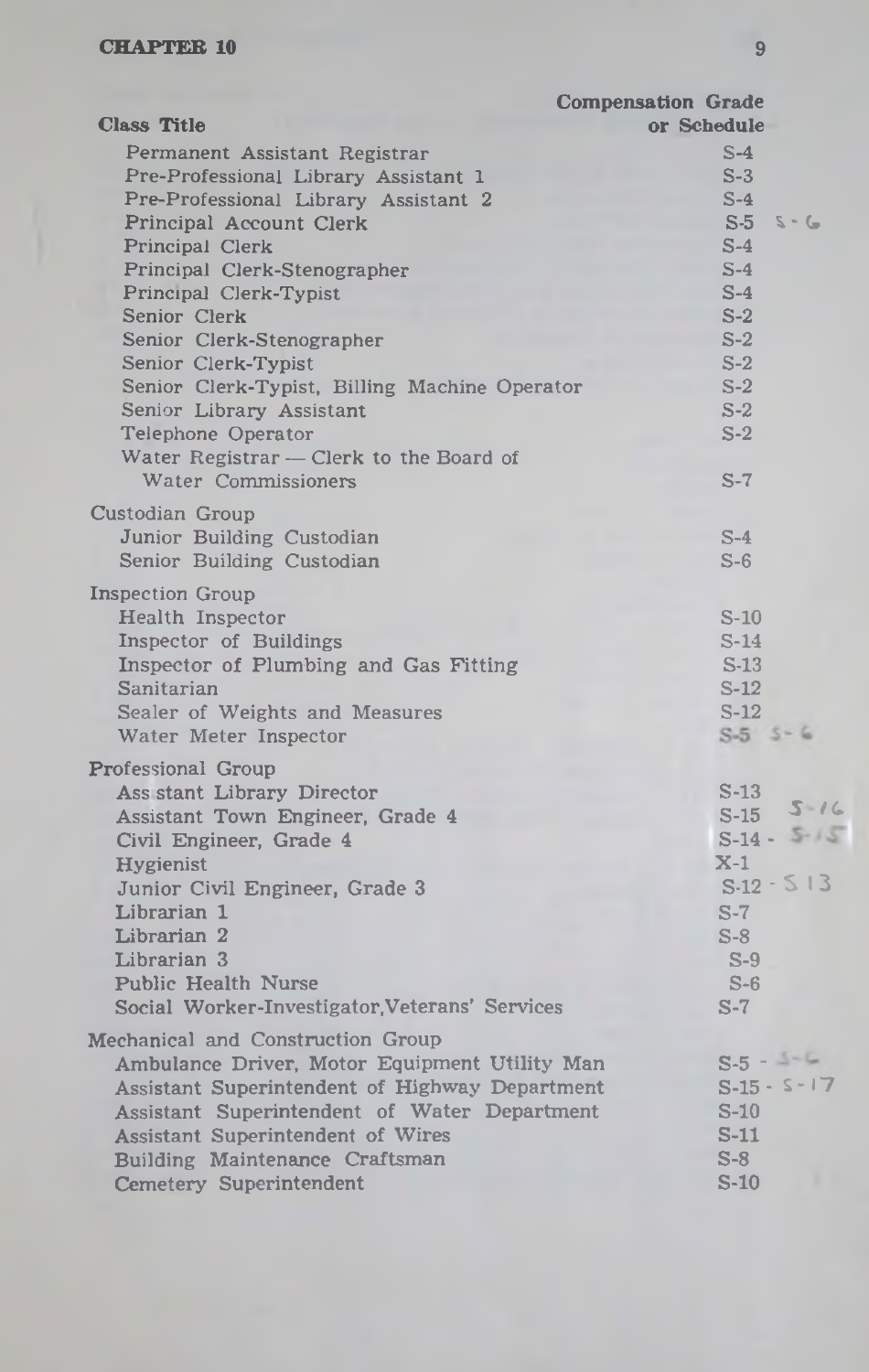| 10                                            | TOWN OF WATERTOWN         |
|-----------------------------------------------|---------------------------|
| <b>Class Title</b>                            | <b>Compensation Grade</b> |
| Mechanical and Construction Group (continued) | or Schedule               |
| Fire Alarm Signal Operator                    | $S-9$                     |
| <b>Forestry Foreman</b>                       | $S-8$                     |
| Highway Foreman                               | $S-8$                     |
| <b>Inspector of Wire Maintenance</b>          | $S-9$                     |
| Motor Equipment Maintenance Foreman           | $S-10$                    |
| Supervising Inspector, Wire Department        | $S-10$                    |
| Supervisor Foreman (Highway Department)       | $S-13$                    |
| Supervisor of Incinerator                     | $S-9$                     |
| Time Keeper                                   | $S-7$                     |
| Water Construction Foreman                    | $S-9$                     |
| Labor Group                                   |                           |
| Blacksmith                                    | $W-6$                     |
| Carpenter                                     | $W-6$                     |
| Cement Finisher                               | $W-6$                     |
| Construction Handyman                         | $W-4$                     |
| Crane Operator                                | $W-7$                     |
| Garageman                                     | $W-4$                     |
| <b>Grader Operator</b>                        | $W-7$                     |
| Incinerator Maintenance Repairman             | $W-7$                     |
| Laborer (Semi-Skilled)                        | $W-2$                     |
| Laborer (Skilled)                             | $W-3$                     |
| Laborer (Unskilled)                           | $W-1$                     |
| Mason                                         | $W-6$                     |
| Motor Equipment Operator, Grade 1             | $W-3$                     |
| Motor Equipment Operator, Grade 2             | $W-4$                     |
| Motor Equipment Operator, Grade 3             | $W-5$                     |
| Motor Equipment Repairman                     | $W-8$                     |
| Painter                                       | $W-4$                     |
| Parking Meter Collector and Maintenance       | Man<br><b>W-6</b>         |
| <b>Shovel Operator</b>                        | $W-9$                     |
| Sign Painter                                  | $W-6$                     |
| Stoker                                        | $W-3$                     |
| Storekeepe <b>r</b>                           | $W-6$                     |
| Tin Knocker - Spray Painter                   | $W-6$                     |
| Tree Climber                                  | $W-5$                     |
| Tree Surgeon                                  | $W-5$                     |
| Water Meter Tester and Repairer               | $W-6$                     |
| Water System Maintenance Craftsman            | <b>W-6</b>                |
| Weigh Clerk                                   | $W-6$                     |
| Welder                                        | $W-6$                     |
| <b>Working Foreman</b>                        | $W-10$                    |
| Working Foreman - Carpenter                   | $W-10$                    |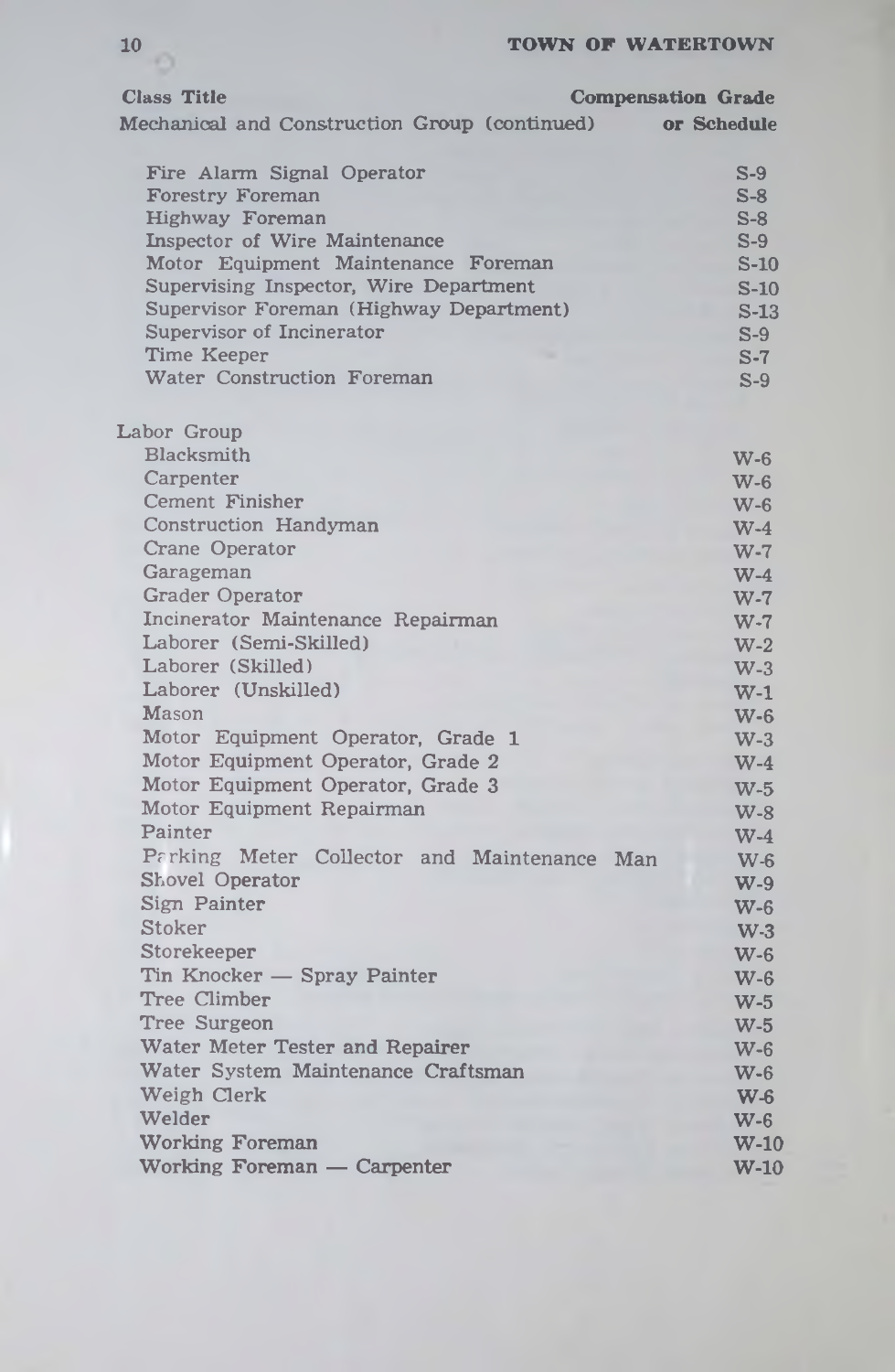| $PF-4$                                             |
|----------------------------------------------------|
| $PF-3$                                             |
| $PF-1$                                             |
| $PF-2$                                             |
| $PF-2$                                             |
| $PF-1$                                             |
| $PF-4$                                             |
| $PF-3$                                             |
| $PF-2$                                             |
| $X-2$                                              |
|                                                    |
| Administrative Assistant to the Selectmen<br>$X-3$ |
| $S-15$                                             |
| $PF-5$                                             |
| $S-15$                                             |
| $S-18$                                             |
| $PF-5$                                             |
| $S-17 - S-18$                                      |
| $S-15$                                             |
| $S-20$                                             |
| $S-12$                                             |
| $S-16$                                             |
| $S-15$                                             |
| $S-19$                                             |
|                                                    |

Schedule B

# GENERAL ANNUAL SALARY SCHEDULE

| Compensation |        |        |                      |      |              |      |      |
|--------------|--------|--------|----------------------|------|--------------|------|------|
| Grade        | Min.   | п      | $\overline{\rm III}$ | IV   | $\mathbf{V}$ | VI   | Max. |
| $S-1$        | \$3015 | 3145   | 3275                 | 3405 | 3535         | 3665 | 3800 |
|              |        | MIN.   | $_{II}$              | III  | VI           | Max. |      |
| $S-2$        |        | \$3800 | 3945                 | 4090 | 4235         | 4380 |      |
| $S-3$        |        | 4235   | 4380                 | 4550 | 4720         | 4890 |      |
| $S-4$        |        | 4380   | 4550                 | 4720 | 4890         | 5070 |      |
| $S-5$        |        | 4550   | 4720                 | 4890 | 5070         | 5260 |      |
| $S-6$        |        | 4720   | 4890                 | 5070 | 5260         | 5480 |      |
| $S-7$        |        | 4890   | 5070                 | 5260 | 5480         | 5705 |      |
| $S-8$        |        | 5070   | 5260                 | 5480 | 5705         | 5930 |      |
| $S-9$        |        | 5260   | 5480                 | 5705 | 5930         | 6155 |      |
| $S-10$       |        | 5480   | 5705                 | 5930 | 6155         | 6410 |      |
| $S-11$       |        | 5705   | 5930                 | 6155 | 6410         | 6670 |      |
| $S-12$       |        | 5930   | 6155                 | 6410 | 6670         | 6940 |      |
|              |        |        |                      |      |              |      |      |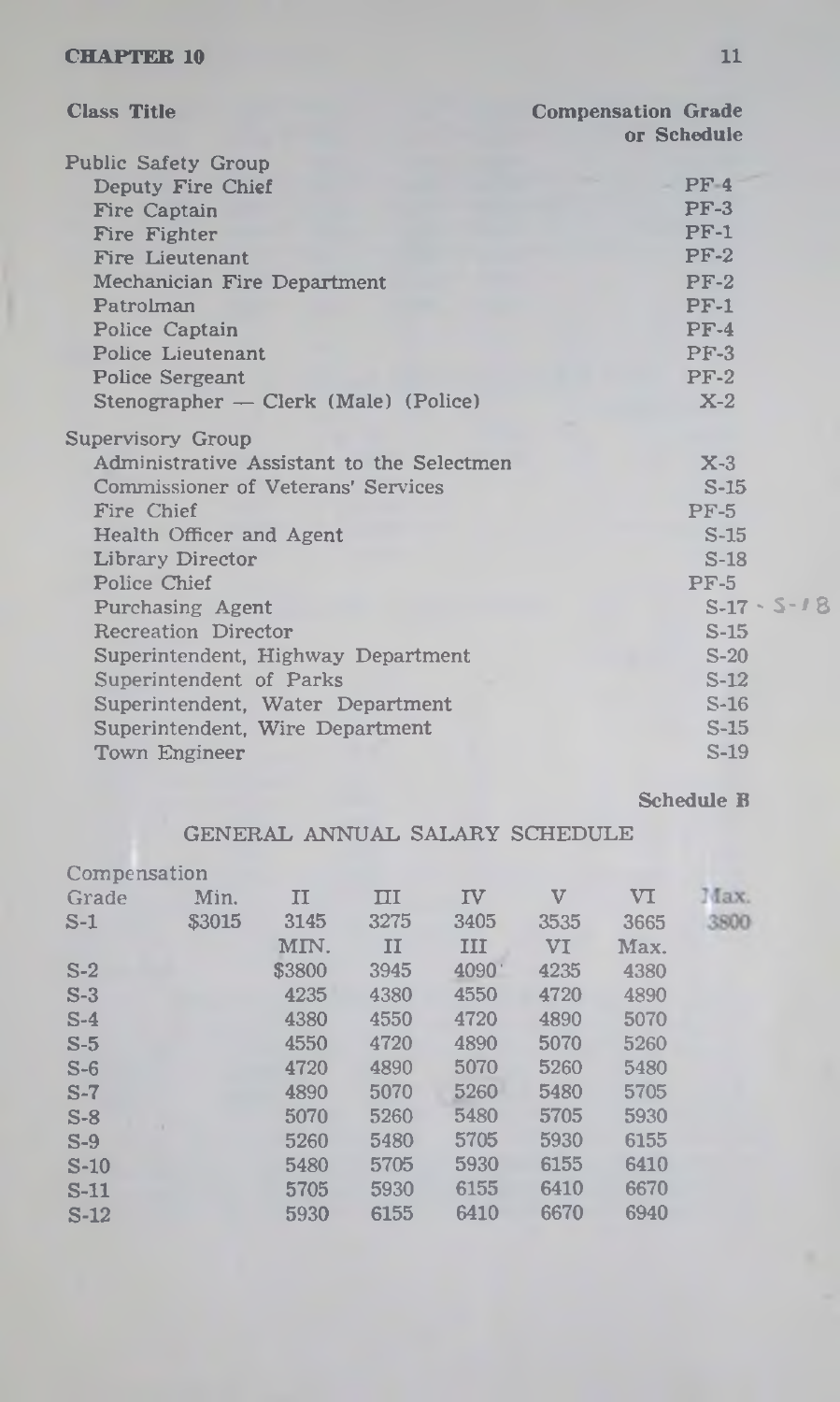# **12 TOWN OF WATERTOWN**

|        | MIN. | II   | ш    | VT   | Max. |
|--------|------|------|------|------|------|
| $S-13$ | 6155 | 6410 | 6670 | 6940 | 7245 |
| $S-14$ | 6410 | 6670 | 6940 | 7245 | 7560 |
| $S-15$ | 6670 | 6940 | 7245 | 7560 | 7875 |
| $S-16$ | 6940 | 7245 | 7560 | 7875 | 8190 |
| $S-17$ | 7245 | 7560 | 7875 | 8190 | 8505 |
| $S-18$ | 7560 | 7875 | 8190 | 8505 | 8820 |
| $S-19$ | 7875 | 8190 | 8505 | 8820 | 9135 |
| $S-20$ | 8505 | 8820 | 9135 | 9450 | 9765 |

# **Schedule C**

POLICE-FIRE ANNUAL SALARY SCHEDULE

| Compensation |        |      |      |                   |      |
|--------------|--------|------|------|-------------------|------|
| Grade        | MIN.   | п    | III  | Max.              |      |
| $PF-1$       | \$5500 | 5700 | 5900 | 6150              | C300 |
| $PF-2$       |        | 6300 | 6500 | 6725              |      |
| $PF-3$       |        | 6900 | 7100 | 7300              |      |
| $PF-4$       |        | 7500 | 7700 | 8000              |      |
| <b>PF-5</b>  |        | 8800 | 9200 | 9600              |      |
|              |        |      |      | <b>Schedule D</b> |      |

# HOURLY WAGE SCHEDULE

| Compensation |             |        |      |      |
|--------------|-------------|--------|------|------|
| Grade        |             | Min.   | п    | Max. |
| $W-1$        | н           | \$2.16 | 2.24 | 2.32 |
| $W-2$        | $\mathbf H$ | 2.19   | 2.27 | 2.35 |
| $W-3$        | H           | 2.24   | 2.32 | 2.40 |
| $W-4$        | H           | 2.29   | 2.37 | 2.45 |
| $W-5$        | H           | 2.35   | 2.42 | 2.51 |
| $W-6$        | H           | 2.39   | 2.48 | 2.57 |
| $W-7$        | $\bf H$     | 2.45   | 2.54 | 2.63 |
| $W-8$        | $\mathbf H$ | 2.51   | 2.60 | 2.70 |
| $W-9$        | H           | 2.57   | 2.67 | 2.77 |
| $W-10$       | н           | 2.64   | 2.74 | 2.84 |

# **Schedule E**

# MISCELLANEOUS SALARY SCHEDULE

|       | Minimum |      | TTT  | <b>ATT</b> | Maximum |
|-------|---------|------|------|------------|---------|
| $X-1$ | 2950    | 3090 | 3230 | 3370       | 3510    |
| $X-2$ | 5260    | 5480 | 5705 | 5930       | $6155*$ |
| $X-3$ | 7800    |      |      |            |         |

♦Limited to incumbent on January 1, 1964 of Head Clerk Position in the Police Department with rating of Stenographer-Clerk (Male)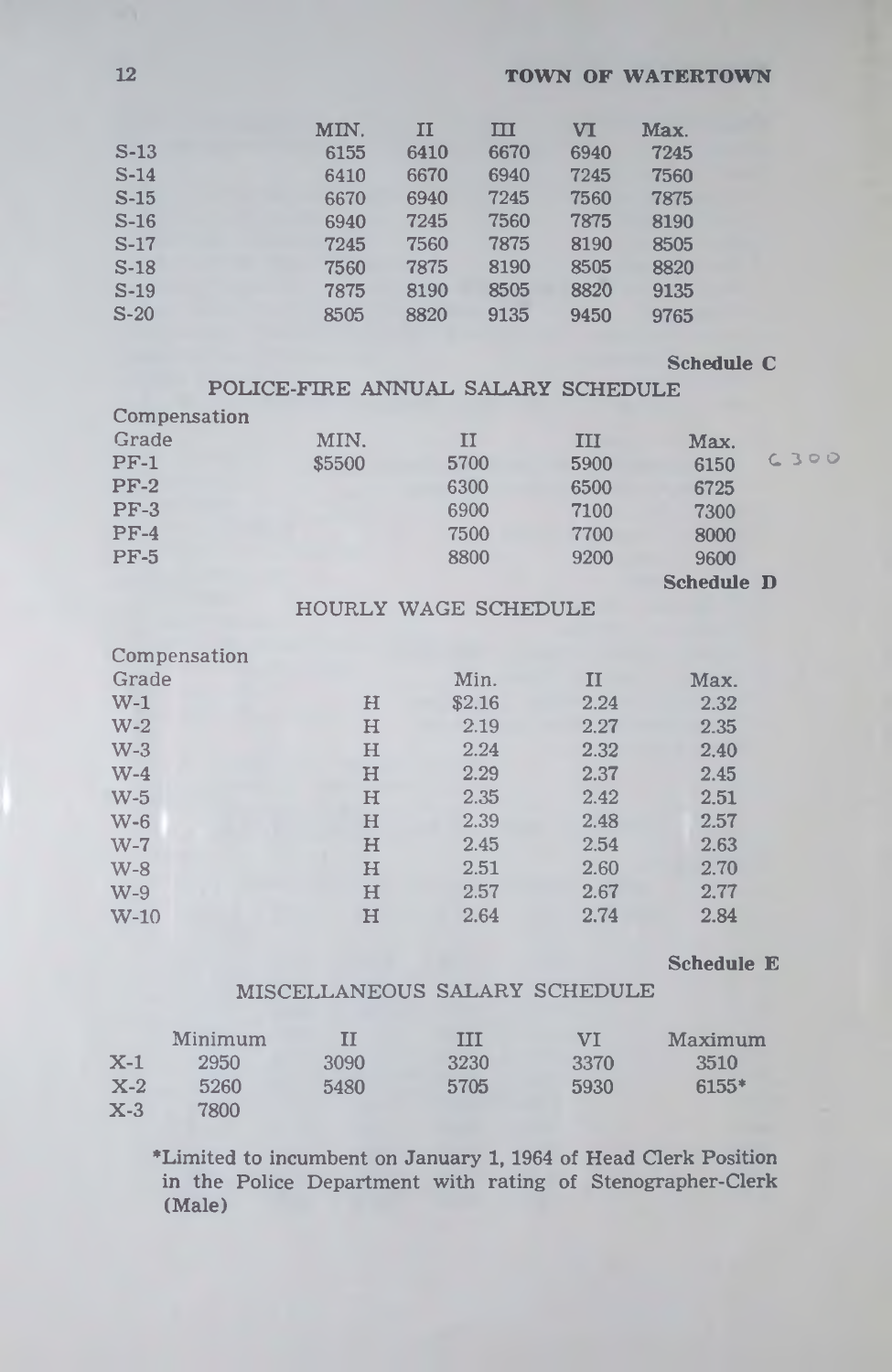## SECTION 8. PART-TIME POSITIONS CLASSIFIED IN THE ADMINISTRATIVE AND CLERICAL GROJP

Employees occupying administrative or clerical position in parttime employment which may be continous employment or which may constitute intermittent or casual service shall be compensated at hourly rates appearing in the following schedule which is hereby incorporated in the Compensation Plan:

|                     | Min.      | II   | III  | IV   | $\mathbf{V}$        | VI.  | Max. |
|---------------------|-----------|------|------|------|---------------------|------|------|
| $S-1$               | 1.54      | 1.60 | 1.67 | 1.74 | 1.81                | 1.88 | 1.95 |
| $S-2$               |           | 1.95 | 2.01 | 2.08 | 2.16                | 2.24 |      |
| $S-3$               |           | 216  | 2.24 | 2.32 | 2.41                | 2.50 |      |
| $S-4$               |           | 2.24 | 2.32 | 2.41 | 2.50                | 2.59 |      |
| $S-5$               |           | 2.32 | 2.41 | 2.50 | 2.59                | 2.68 |      |
| $S-6$               |           | 2.41 | 2.50 | 2.59 | 2.68                | 2.80 |      |
| SECTION 9.<br>$S-7$ | WORK WEEK |      |      |      | 250 251 268 280 280 |      |      |
| ____                |           |      |      |      |                     |      |      |

The work week for full-employment in each occupational group shall be as follows:

| Group                             |       | Work Week   |
|-----------------------------------|-------|-------------|
| Administrative and Clerical Group |       | 37.5 Hours  |
| Custodian Group                   |       | 40 Hours    |
| <b>Inspection Group</b>           |       | As required |
| Professional Group                |       | As required |
| Mechanical and Construction Group | 40    | Hours       |
| Labor Group                       |       | 40 Hours    |
| Public Safety Group               |       |             |
| <b>Police Classes</b>             | $*40$ | Hours       |
| Fire Classes                      | 48    | Hours       |
| <b>Supervisory Group</b>          |       | As required |

•Which may be computed as the average work-week for an employee over a seven week cycle.

## SECTION 10. INITIAL APPLICATION OF THE COMPENSA-TION PLAN

(a) Upon adoption of this amended by-law at an annual Town Meeting,, the rate of each eligible employee occupying a position in the classification plan shall be adjusted retroactive to January 1 of the year of adoption.

(b) The rate of each eligible employee shall be adjusted to the same corresponding step rate in his designated compensation grade of Section 7 as the step rate which he occupied as of January first of the year of adoption. His corresponding step rate shall be determined by the same number of increments below maximum.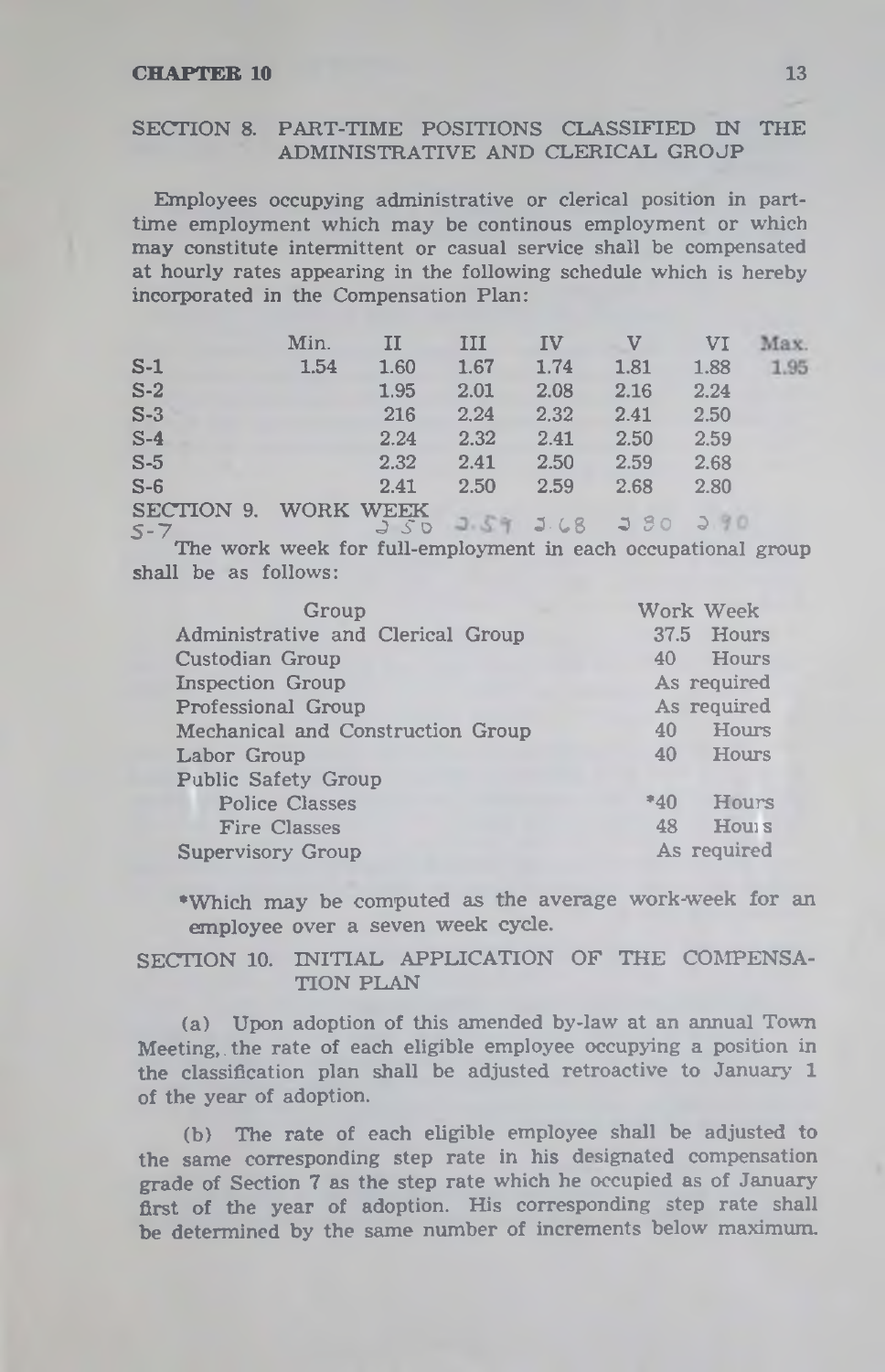(If more step rates are in his old than in his new compensation grade, the adjustment shall be at least to the minimum rate of the new compensation grade.)

(c) The adjustment of the rate of an individual employee as provided in the preceding paragraph shall, however, be subject to the following limitation:

- (1) If the amount of the increase is in excess of \$500.00, the first year adjustment shall be limited to \$500.00.
- (2) The balance of the initial adjustment determined by paragraph (b) of this section shall be paid to the eligible employee in the second year following adoption of the compensation plan in addition to any further increment for which the employee may be eligible during that year.

(d) If the minimum rate of an employee's old compensation grade is higher than the minimum rate of his new compensation grade and if his rate is at the old minimum at the time of adoption, his adjustment shall be to the step rate of the new compensation grade which is next above the old minimum rate.

(e) If an employee's rate at the time of adoption is above the maximum rate of his appropriate new compensation grade, his rate shall become a personal rate and as defined in Section 2 shall apply to the subject employee and not to the position.

(f) Following adoption of this by-law and application of rates in Section 7 as provided in the preceding sub-sections, employees shall be eligible for subsequent pay adjustments on anniversary dates as set forth in Section 5 (e).

(g) Nothing in this section shall be construed as authorizing adjustment to any rate above the maximum rate in the range of the compensation grade.

# SECTION 11. OVERTIME COMPENSATION

#### (a) Administration and Clerical Group

An employee occupying a position classified in this group is not entitled to overtime compensation. He may be granted compensatory time off at the discretion of his departmental head for hours worked in excess of those constituting his established work week as set forth in Section 9.

# (b) Custodian Group

An employee occupying a position classified in this group shall receive compensation for hours worked in excess of those constituting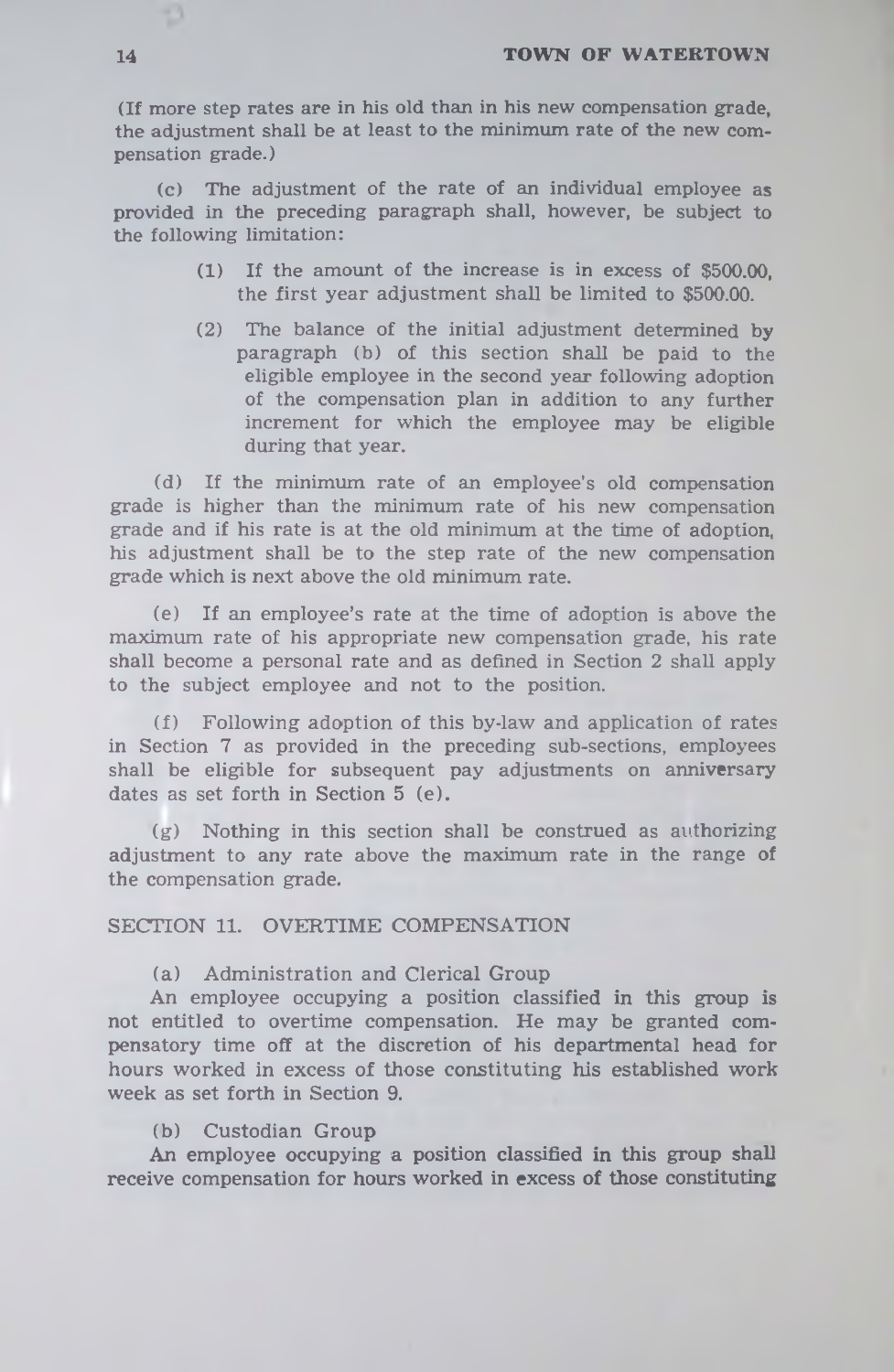his established work week at straight time determined by dividing his weekly rate by forty (40).

(c) Inspection and Professional Group

An employee occupying a position classified in one of these two groups is not entitled to overtime compensation as set forth in Section 9.

## (d) Mechanical and Construction Group

Employees occupying positions classified in this group are normally not eligible for compensation for hours worked in excess of those constituting the work week for this group as set forth in Section 9. In the event of special circumstances which may require such overtime services on the part of an employee, the Personnel Board may approve compensation to the employee at straight time upon application of the department head setting forth the nature and extent of such services.

The Personnel Board may also grant blanket approval upon application of a department head for the payment of overtime at straight time to employees occupying positions in the Mechanical and Construction Group for services which may be required under emergency conditions.

Payment of overtime compensation to an employee occupying a position in this group will not be made without Personnel Board approval either before or after the fact.

#### (e) Labor Group

An employee occupying a position in this group shall be compensated at one and one-half times his regular hourly rate for hours worked in excess of eight hours during a regularly assigned work day and for all hours worked on other than a regularly assigned work day provided that he has been credited with forty hours pay at his regular rate for five consecutively assigned work days prior to performing work on the non-assigned work day.

#### (f) Public Safety Group

An employee occupying a position in this group shall receive compensation, except for court appearances, for hours worked in excess of his established work week at straight time determined as follows:

- (1) By dividing his weekly rate by 40 if his position is in one of the police classficatons.
- (2) By dividing his weekly rate by 48 if his position is in one of the fire classifications.

#### (g) Supervisory Group

An employee occupying a position classified in this croup is not entitled to overtime compensation as set forth in Section 9.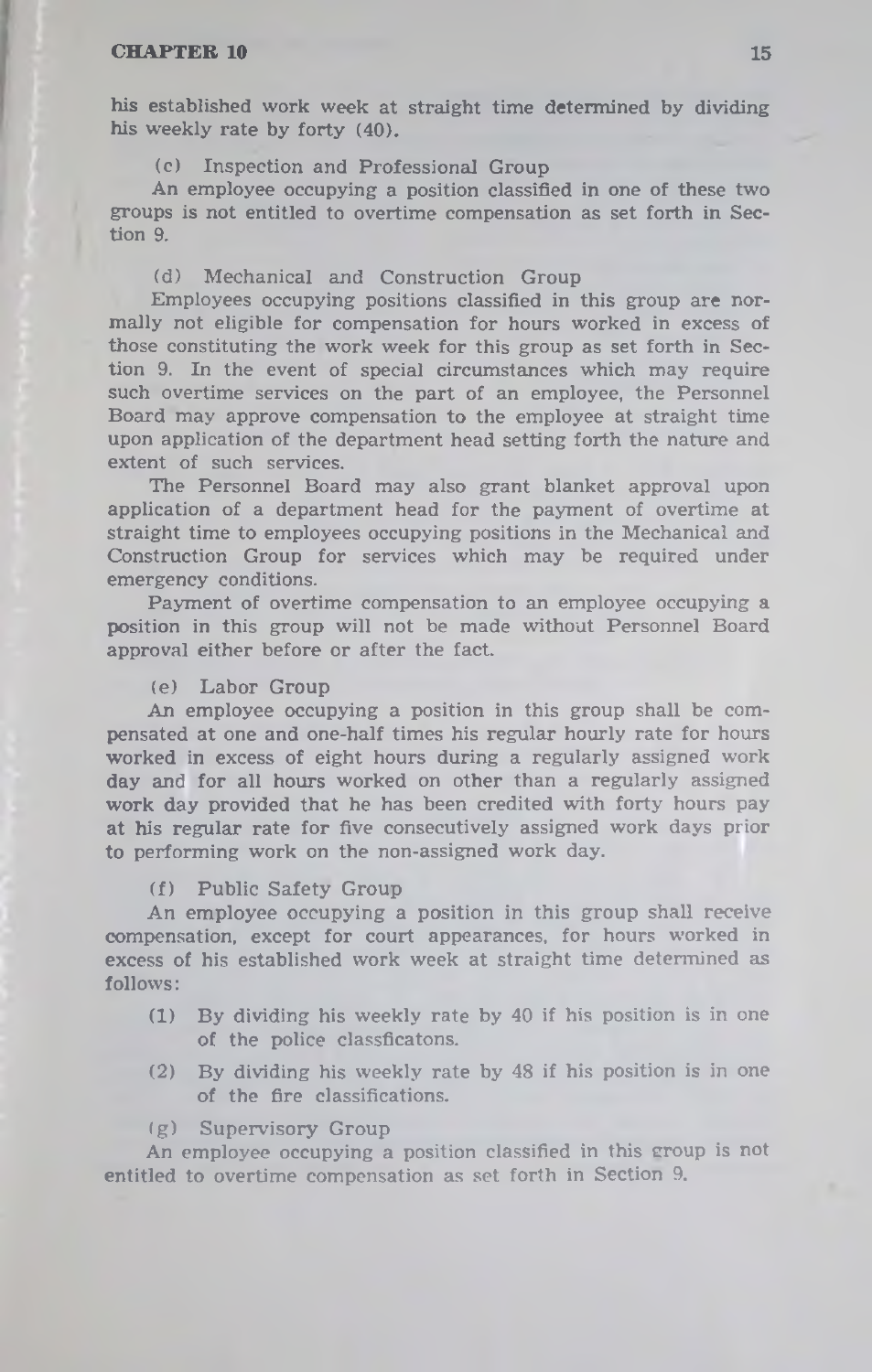# SECTION 12. PAID HOLIDAYS

(a) The following days or dates shall be recognized as legal holidays within the meaning of this bylaw:

New Year's Day Washington's Birthday Patriots Day Memorial Day Independence Day Labor Day Columbus Day Veterans' Day Thanksgiving Day

First day of January 22nd of February 19th of April 30th of May 4th of July First Monday of September 12th of October 11th of November The Thursday in November so proclaimed 25th of December

Christmas Day

on which days or dates employees shall be excused from all duty not required to maintain essential Town service.

(b) Every employee in full-time employment shall be entitled to these designated holidays on the following terms:

- (1) If paid on an hourly basis he shall receive one day's pay at his regular rate based on the number of hours regularly worked on the day which the designated holiday occurs;
- (2) If paid on a weekly, monthly or similar basis, he shall be granted each designated holiday without loss in pay.

(c) Payment under the provisions of this section shall be made provided the eligible employee shall have worked on his last regularly scheduled working day prior to and his next regularly scheduled working day following such holiday, or was in full pay status on such preceding and following days in accordance with other provisions of this by-law.

(d) An employee occupying a position classified in the Mechanical and Construction or Labor groups who. because of a rotation of shifts, works different days in successive weeks shall be granted, in each year in which the number of holidays falling on his regular days off is in excess of the number of holidays in that year falling on Saturday, additional days off equal to the excess.

(e) An employee occupying a position classified in the Custodian, Mechanical and Construction or Labor groups who performs work on one of the days or dates designated in sub-section (a) shall be paid at his regular rate for such day or date in addition to the amount to which he is entitled under sub-section (b) unless such work is performed during a tour of duty which began on the day preceding the holiday.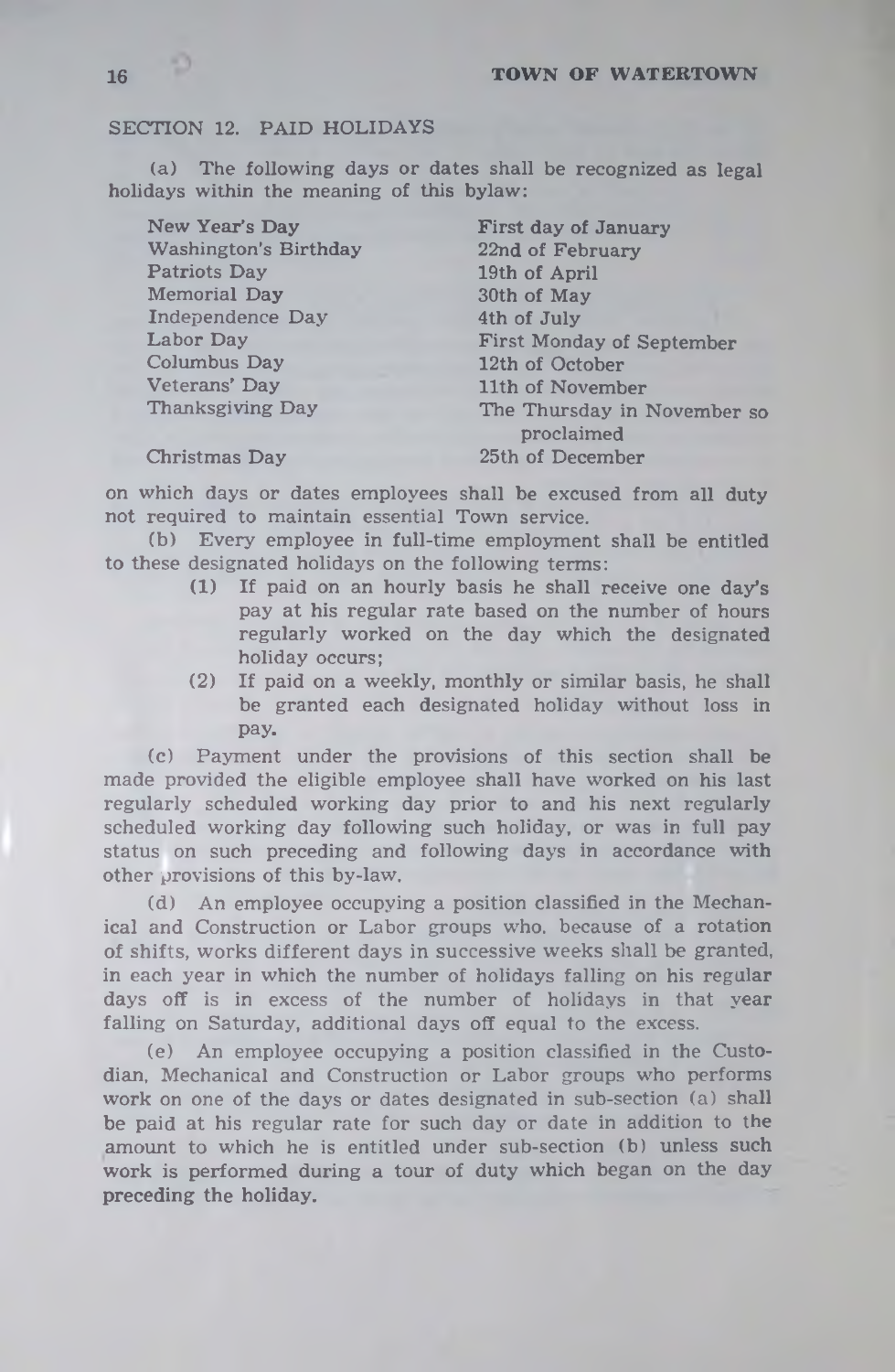(f) An employee occupying a position classified in the Custodian or Mechanical and Construction groups shall be paid at his regular rate for work performed on Saturday of a week in which one of the days or dates designated in subsection (a) occurs, provided the work performed is that which was scheduled for the day of the holiday.

(g) An employee occupying a position classified in the Public Safety group in one of the police classifications shall be entitled to compensation in addition to that provided under sub-section (b) in accordance with the provisions of Chapter 268, Section 17A of the Acts of 1952 accepted by the Town on April 4, 1955.

(h) An employee occupying a position classified in the Public Safety group in one of the fire classifications shall be entitled to compensation in addition to that provided under sub-section (b) in accordance with the provisions of Chapter 640 of the Acts of 1953 accepted by the Town on April 4, 1955.

(i) Employees occupying positions classified in the Administrative and Clerical, Inspection, Professional and Supervisory groups shall not be entitled to additional compensation for work performed on one of the days or dates designated in sub-section (a).

 $(i)$  Whenever one of the holidays set forth in sub-section  $(a)$ falls on a Sunday, the following day shall be the legal holiday. SECTION 13. VACATION LEAVE

Eligible employees shall be entitled to vacation leave as provided in Chapter 3, Section 28 of the by-laws of the Town.

#### SECTION 14. SICK LEAVE

Eligible employees shall be entitled to sick leave as provided in Chapter 3, Section 28 of the by-laws of the Town.

#### SECTION 15. PHYSICAL EXAMINATION

Every person hereinafter employed by the Town in a position included in the Classification Plan except when performing cast al service, shall undergo a physical examination satisfactory to the Contributory Retirement Board. The examining physician shall be appointed by the Board of Selectmen and shall render a sealed report of his findings to the Personnel Board having the name of the applicant written on the envelope. After receipt of the report has been entered on the Personnel Board's records, such report shall be deposited with the Contributory Retirement Board for safe-keeping, the contents subject to future view only by a physician designated by the Selectmen, otherwise the report shall be confidential.

#### SECTION 16. CIVIL SERVICE

Nothing in this by-law shall be construed to conflict with Chapter 31 of the General Laws.